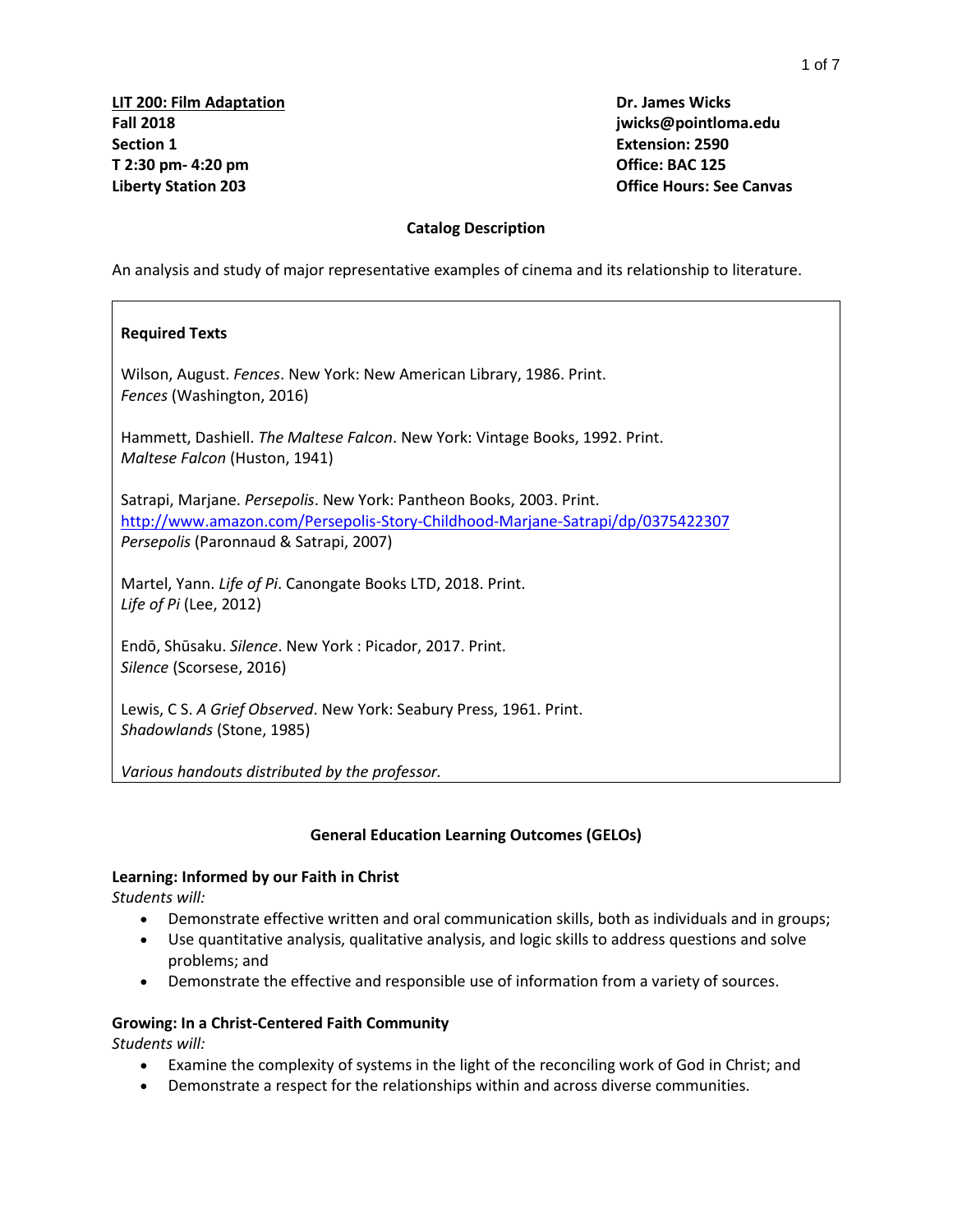# 2 of 7

#### **Serving: In a Context of Christian Faith**, *Students will:*

 Engage in acts of devotion and works of mercy informed by the Christian scriptures and tradition, rooted in local congregations, and expressed as love of God and neighbor.

*PLNU provides a foundational course of study in the liberal arts informed by the life, death, and resurrection of Jesus Christ. In keeping with the Wesleyan tradition, the curriculum equips students with a broad range of knowledge and skills within and across disciplines to enrich major study, lifelong learning, and vocational service as Christ-like participants in the world's diverse societies and cultures.*

# *Students will be able to:*

# **Course Learning Outcomes**

- 1. Closely read (comprehension, analysis) and critically analyze (analysis) texts in their original languages and/or in translation.
- 2. Recall (knowledge), identify (knowledge), and use (application) fundamental concepts of literary study to read and discuss texts
	- a. Standard literary terminology
	- b. Modes/genres of literature
	- c. Elements of literary genres
	- d. Literary periods (dates, writers, characteristics, and important developments)
	- e. Extra-literary research
- 3. Connect (synthesis,) the works with their own lives and with the social, cultural, and historical contexts of the works and their authors.

# **PLNU Mission: To Teach ~ To Shape ~ To Send**

Point Loma Nazarene University exists to provide higher education in a vital Christian community where minds are engaged and challenged, character is modeled and formed, and service becomes an expression of faith. Being of Wesleyan heritage, we aspire to be a learning community where grace is foundational, truth is pursued, and holiness is a way of life.

# **Course Policies and Requirements**

**Attendance:** *Attendance is required. Missing class for other than medical emergencies or excused absences will affect your grade, as per the University Catalog.* Regular and punctual attendance at all classes is considered essential to optimum academic achievement. If the student is absent from more than 10 percent of class meetings, the faculty member has the option of filing a written report which may result in de-enrollment. If the absences exceed 20 percent, the student may be de-enrolled without notice. If the date of de-enrollment is past the last date to withdraw from a class, the student will be assigned a grade of W or WF consistent with university policy in the grading section of the catalog. See [Academic Policies](http://catalog.pointloma.edu/content.php?catoid=24&navoid=1581) in the (undergrad/graduate as appropriate) academic catalog.

**Class Preparation:** All assignments must be completed prior to the assigned due date and time. Some assignments will be discussed in class while others will be completed individually but not discussed.

**Class Participation:** *Regular* contributions to class discussion are expected, including but not restricted to discussions of weekly readings, related experiential exercises, and open dialogue. Despite the size of the class, I want everyone to feel compelled to share their thoughts on assigned readings. Enthusiastic and responsible participation in assigned group projects (in-class and outside of class) is expected of all.

**Late Paper Policy:** Be sure to hand in your assignment on time, or make a prior arrangement to submit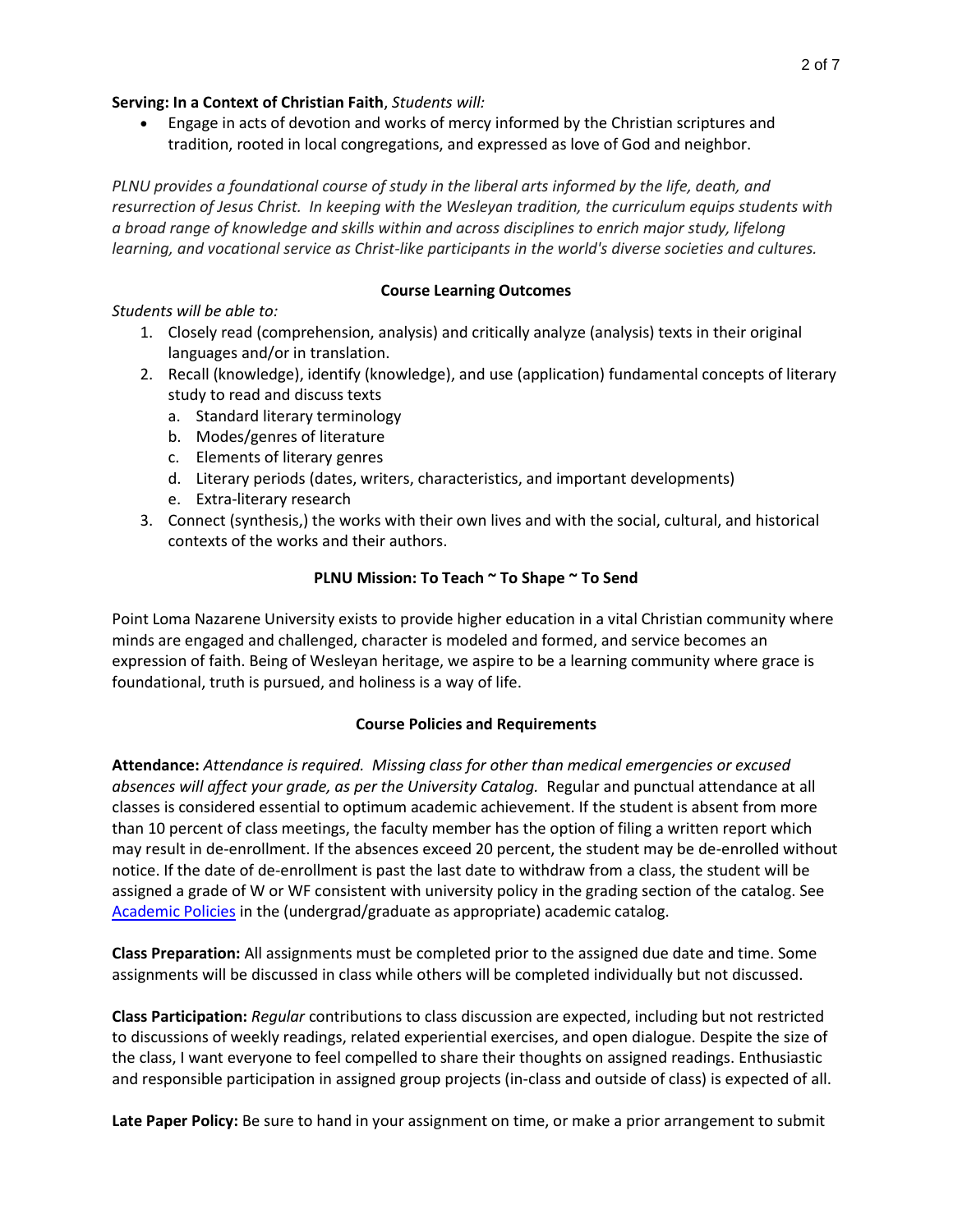the assignment before the assigned due date. Otherwise, a late submission will be penalized by one letter grade if handed in after the due date and time, and by an additional letter grade for each day late following the assignment due date. Unless pre-arranged, assignments more than a week late will not be graded. *Reading notes are an exception: reading notes need to be submitted on time.*

**E-Mail:** Please use e-mail for simple, logistical questions or clarifications. Write: "LIT 200" in the subject line. Allow 24 hours/ 1 business day for a reply.

**Smart phones and laptops:** may be used for classroom related activities only.

**Public Discourse:** Much of the work we will do in this class is cooperative, by nature of the class discussions and general feedback given to written work and/projects; thus you should think of all your writing and speaking for and in class as public, not private, discourse. By continuing in this class, you acknowledge that your work will be viewed by others in the class.

**Inclusive Language:** *Because the Literature, Journalism, and Modern Language department recognizes the power of language, all public language used in this course, including written and spoken discourse, will be inclusive. This standard is outlined by all major academic style guides, including MLA, APA, and Chicago, and is the norm in university-level work.* These academic style guides provide background information and good examples of how to maintain non-sexist language use in your writing.

**Academic Honesty/ Policy on Plagiarism**: Students should demonstrate academic honesty by doing original work and by giving appropriate credit to the ideas of others. As explained in the university catalog, academic dishonesty is the act of presenting information, ideas, and/or concepts as one's own when in reality they are the results of another person's creativity and effort. Violations of university academic honesty include cheating, plagiarism, falsification, aiding the academic dishonesty of others, or malicious misuse of university resources. A faculty member who believes a situation involving academic dishonesty has been detected may assign a failing grade for a) that particular assignment or examination, and/or b) the course following the procedure in the university catalog. Students may appeal also using the procedure in the university catalog. See [Academic Policies](http://catalog.pointloma.edu/content.php?catoid=24&navoid=1581#Academic_Honesty) for further information.

**Academic Accommodations:** While all students are expected to meet the minimum academic standards for completion of this course as established by the instructor, students with disabilities may request academic accommodations. At Point Loma Nazarene University, students must request that academic accommodations by filing documentation with the [Disability Resource Center](http://www.pointloma.edu/experience/offices/administrative-offices/academic-advising-office/disability-resource-center) (DRC), located in the Bond Academic Center. Once the student files documentation, the Disability Resource Center will contact the student's instructors and provide written recommendations for reasonable and appropriate accommodations to meet the individual needs of the student. See [Academic Policies](http://catalog.pointloma.edu/content.php?catoid=24&navoid=1581) in the (undergrad/graduate as appropriate) academic catalog.

**Final Examination:** *The published time for the final examination is one of the considerations when enrolling for a course. Students are expected to arrange their personal affairs to fit the examination schedule.* Successful completion of this class requires taking the final examination on its scheduled day. No requests for early examinations or alternative days will be approved.

**FERPA Policy:** In compliance with federal law, neither PLNU student ID nor social security number should be used in publicly posted grades or returned sets of assignments without student written permission. Also in compliance with FERPA, you will be the only person given information about your progress in this class unless you have designated others to receive it in the "Information Release" section of the student portal. Se[e Academic Policies](http://catalog.pointloma.edu/content.php?catoid=24&navoid=1581) in the (undergrad/ graduate as appropriate)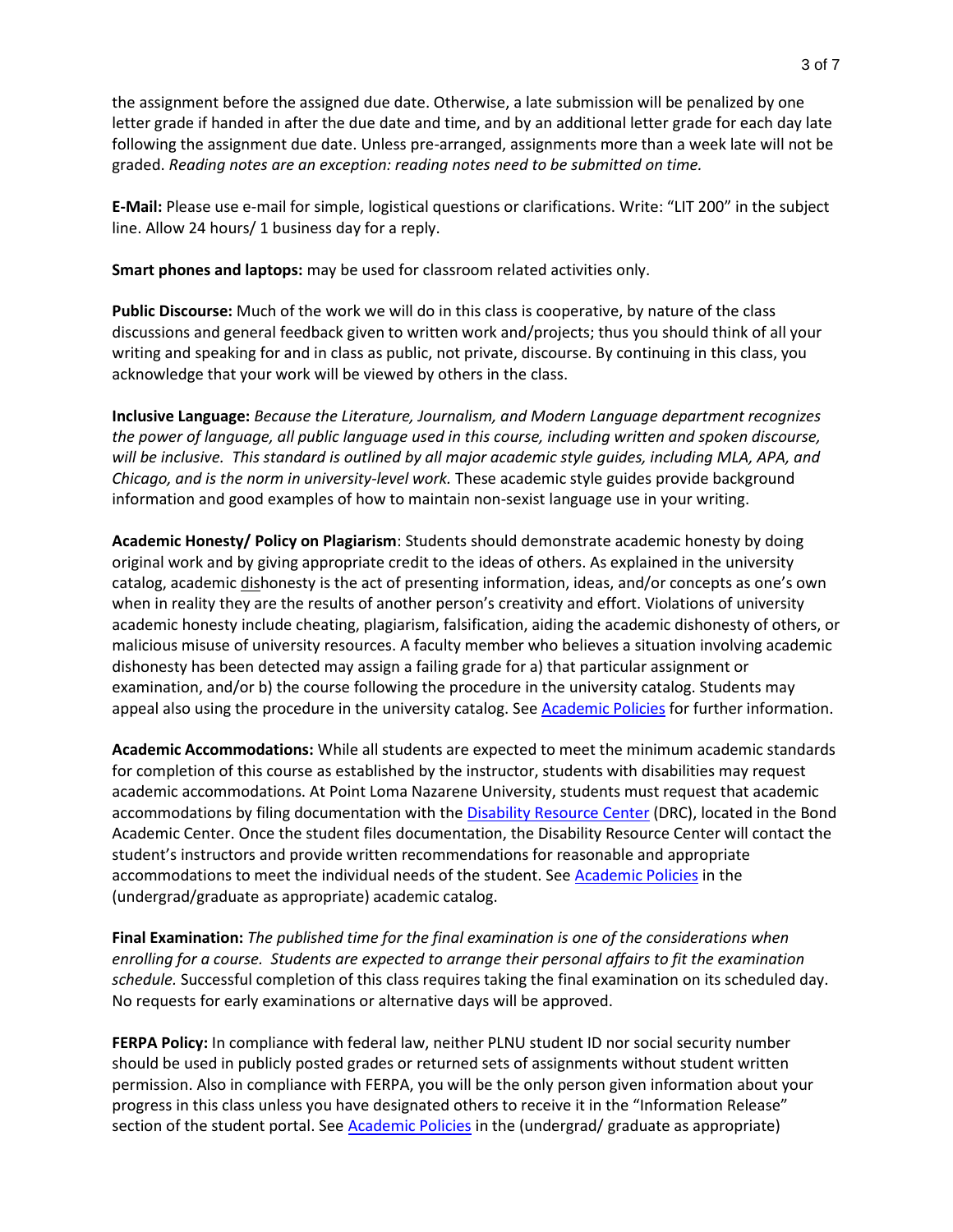academic catalog.

**LJML Department Policies: available at thi[s link.](http://www.pointloma.edu/sites/default/files/filemanager/Literature_Journalism__Modern_Languages/LJML_Department_Syllabus_Statments_final_2016-17.pdf)** 

**PLNU Copyright Policy:** Point Loma Nazarene University, as a non-profit educational institution, is entitled by law to use materials protected by the US Copyright Act for classroom education. Any use of those materials outside the class may violate the law.

#### **Grading Scale**

| 94-100 | A                                       |                |  |  |  |
|--------|-----------------------------------------|----------------|--|--|--|
| 90-93  | А-                                      |                |  |  |  |
| 88-89  | B+                                      |                |  |  |  |
| 83-87  | В                                       |                |  |  |  |
| 80-83  | B-                                      |                |  |  |  |
| 78-79  | $C+$                                    |                |  |  |  |
| 73-77  | C                                       |                |  |  |  |
| 70-73  | $C-$                                    |                |  |  |  |
| 60-69  | D                                       |                |  |  |  |
|        |                                         | <b>Grading</b> |  |  |  |
| 10%    | class participation                     |                |  |  |  |
| 24%    | literature quizzes                      |                |  |  |  |
| 24%    | film responses                          |                |  |  |  |
| 12%    | class presentation with film adaptation |                |  |  |  |
| 10%    | midterm review                          |                |  |  |  |
| 20%    | final examination                       |                |  |  |  |

#### **Assignment Descriptions**

#### **All Canvas assignments must be submitted to** Canvas by 11:59pm on assigned **due date.**

**Paper Format**: Papers must be written in MLA style, typed, and double-spaced. Submit assignments in black ink on 8.5"x11" white paper. Use a non-decorative 12-point font, such as Times New Roman, and use 1" margins, .75" at the bottom. Do not include title pages. Include page numbers. Use the MLA website or current MLA style guide for style, grammar, format and citation issues.

#### **Class Participation, 10%**

Arrive to class on time; use smart phones and laptops for classroom use, complete unannounced assignments; work with peers in small groups; ask and respond to questions in class; pay attention to presentations, lectures, and films; take notes; attend the entire class.

Regarding the requirement that students use smart phones and laptops for classroom use, please note that smart phones and laptops may not be used when "Unplug" is written on the board at the front of the classroom. Failure to comply will result in a "0" for the total class participation score.

#### **Literature Quizzes // complete 6, 4 points each**

**Objective:** Complete six in-class quizzes based on the assigned reading.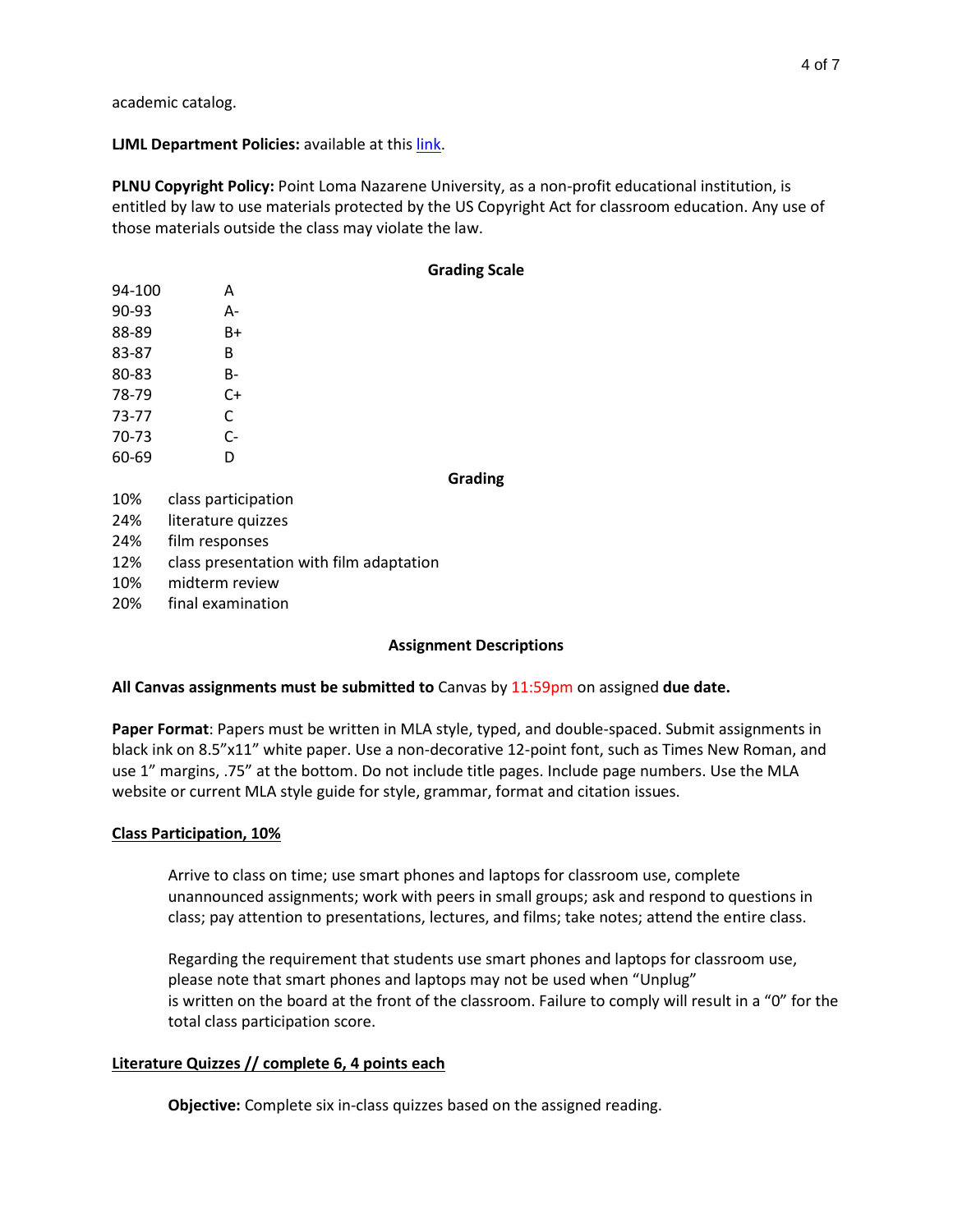**Form:** In-class, 25 multiple choice questions. A 70% must be achieved on the Literature Quiz in order to complete the module's Film Response associated with the Literature Quiz. Students who do not achieve a 70% may re-take the Literature Quiz once during office hours, before the screening of the book's associated film, in order to achieve a 70% on the quiz. Note: the second time the quiz is taken it will be out of 2 rather than 4 points.

#### **Film Responses // write 6, 4 points each**

**Objective:** Type your response to the assigned film in the following way: first, rate and describe the film on a scale of 1-10 (10 being the best, 1 being the worst) and second, rate and describe the quality of the adaptation on a scale from 1-10 by comparing and contrasting the differences between the literary text and filmic text. \*note: the film *Silence* requires a specific film response template.

**Form:** Use template on Canvas. 525-700 words. Word count strictly enforced. No outside sources. Be sure to meet the word count requirement and follow the Film Response Guidelines; otherwise, the maximum score to earn will be a "2."

#### **Presentation/ Lead Group Discussion**

*Objective***:** Lead a class presentation/ discussion of the assigned text for 18-20 minutes of class time. A majority, if not all, of the presentation must be an analysis of the assigned reading and related relevant information. The presentation must include a film adaptation (see below), and each group member is expected to participate during the presentation in order to receive full credit.

*Form:* To be determined by group. Creativity is encouraged. *Requirement for grade*: submit a hardcopy of your visual (Google Documents, PowerPoint, etc.) presentation to the professor.

*Grading is based on:* group participation, following instructions (see associated handout), clarity and professionalism in terms of delivery, and completion of all assignment expectations.

#### **Film Adaptation – Part of the Group Discussion Assignment: 6 points**

**Objective:** Produce a 4-6 minute (length strictly enforced) short film respectfully shot and presented in the same style and technique as the text you are presenting on. The group's film is not a parody (to intentionally make a serious scene humorous, for example) of the original text. Each group member is required to participate to receive full credit.

*Form:* Digital file (including acting, sound, text, music, & dialogue) delivered to the professor. *Requirement for grade*: let the professor know what role each participant played in your project.

#### **Midterm Review**

**Objective:** Use relevant examples from the lectures, readings, and films to respond to questions that take into account the content of the course.

**Form:** *Outside of class*, open-note/book review includes one section of film terminology, and one section including essay questions.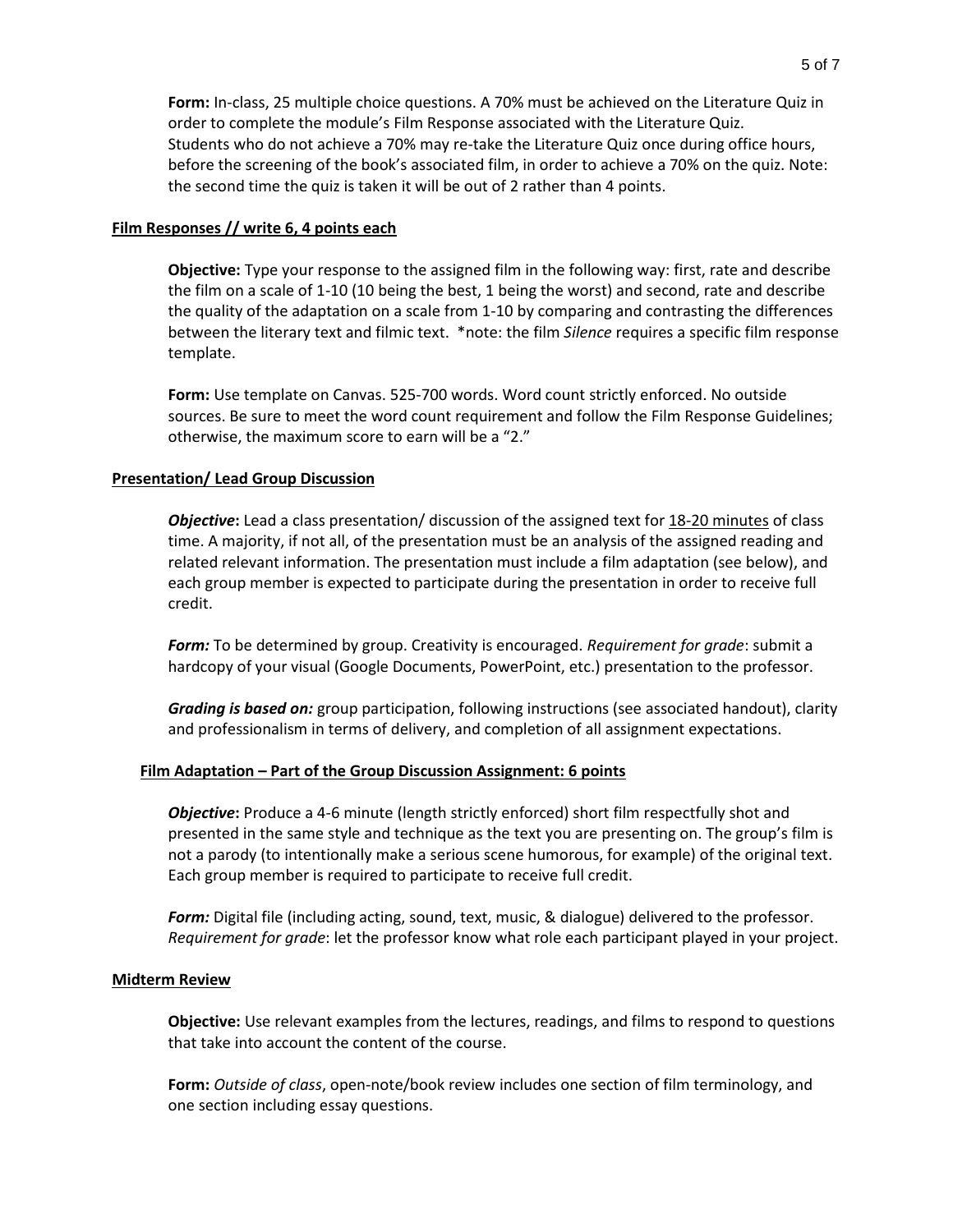# **Final Examination**

**Objective:** Use relevant examples from the lectures, readings, and films to respond to questions that take into account the content of the course.

**Form:** In-class, comprehensive, closed-note/book examination includes one section of film terminology, and one section including essay questions.

# **Evaluation of Papers and Quiz/ Exam/ Essay Questions**

The following questions will be considered when papers are evaluated and graded. All questions may not be relevant to each assignment.

- Does the paper fulfill the assignment objective?
- Does the paper make an argument?
- Is the claim clear and plausible? Is it stated and contextualized effectively?
- Is there sufficient and relevant evidence to ground the claim?
- Does the paper effectively select and use material from the course readings to support and validate the analysis? Does it summarize, paraphrase, and quote effectively?
- Does the paper use all relevant details from the readings both to support the claim and to provide a context for the case being made? Does it ignore material that should be taken into account?
- Does the paper demonstrate an awareness of how the argument being proposed fits into the larger set of claims made about the topic in our course readings?
- Does the paper work through the complexities of the material (as opposed to oversimplifying or overgeneralizing)?
- Is the paper well organized?
- Does it cite material from the sources using MLA documentation style?
- Are there sentence structure problems or grammatical errors that interfere with the meaning?

# **Evaluation Standards**

• An "A" essay demonstrates excellent work. It has something to say and says it well. It develops its argument clearly and consistently, demonstrating a complex understanding of the assignment, and does so using varied sentence structure. It often rises above other essays with particular instances of creative or analytical sophistication. There may be only minor and/or occasional grammatical errors.

• A "B" essay demonstrates good work. It establishes a clear claim and pursues it consistently, demonstrating a good understanding of the assignment. There may be some mechanical difficulties, but not so many as to impair the clear development of the main argument. While a "B" essay is in many ways successful, it lacks the originality and/or sophistication of an "A" essay.

• A "C" essay demonstrates adequate work. It establishes an adequate grasp of the assignment and argues a central claim. In addition, the argument may rely on unsupported generalizations or insufficiently developed ideas. It may also contain grammatical errors.

• Work that earns a grade of "D" or "F" is often characterized by the following problems: it fails to demonstrate an adequate understanding of the assignment; it fails to articulate an adequate argument; and/or it contains significant grammatical problems.